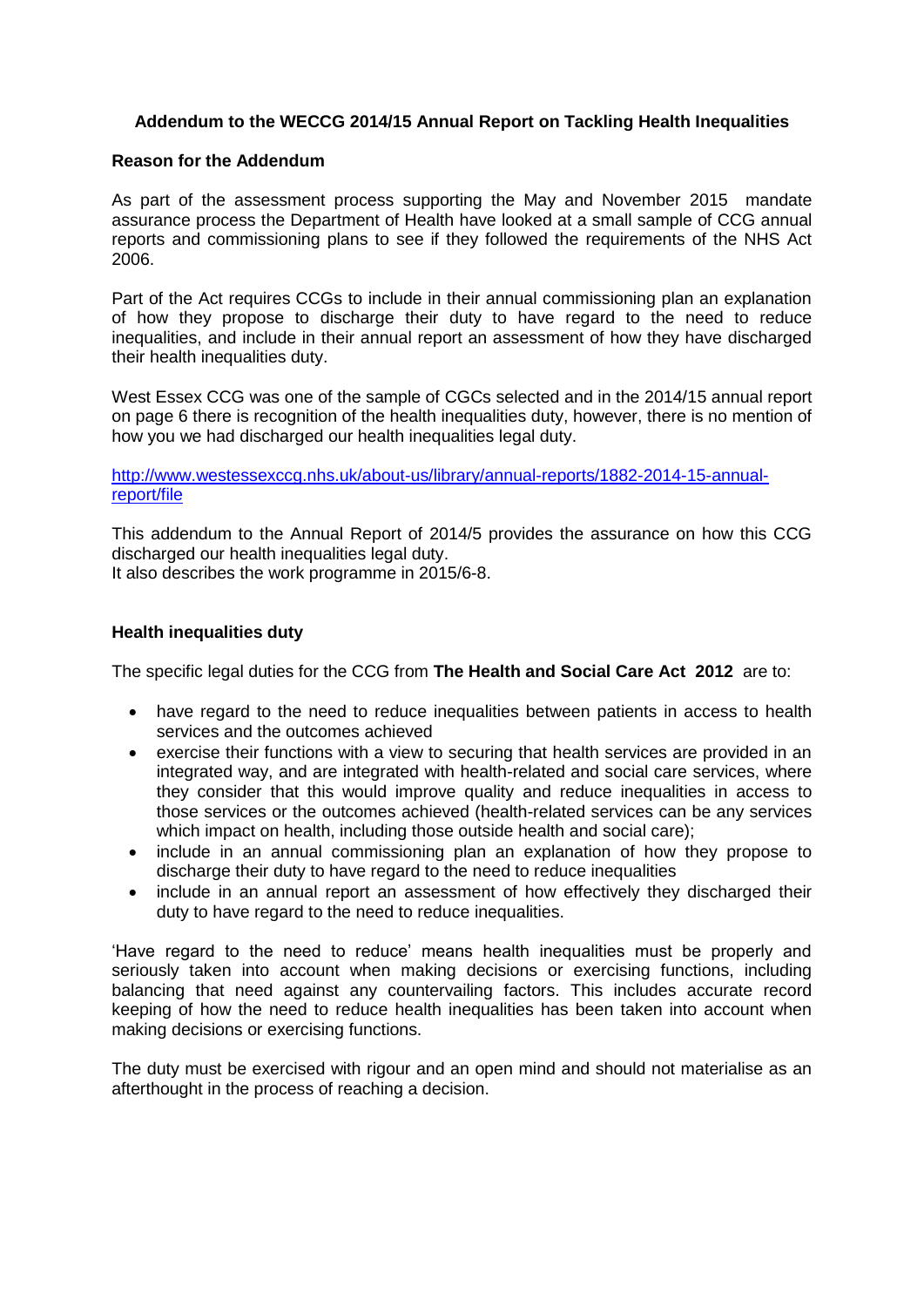We fulfilled our CCG Constitutional commitment to the need to reduce inequalities by:-

- ensuring the Joint Strategic Needs Assessment (JSNA) reflects the differences in our population allowing us to target those communities with poorer health outcomes to reduce health inequalities
- working in partnership with public health and our second tier authorities to ensure we are well informed of where and what our inequalities are and supporting innovative ways in reaching out to those communities with identified poorer health outcomes
- adapting our engagement activities to meet the specific needs of the different patient groups and communities
- ensuring our commissioning and investment decisions evidence the needs identified in the JSNA and our engagement activities.
- o considering the following as part of our planning and commissioning processes:
	- the impact on inequalities as part of all decision making processes, and keeping a record of such processes
	- which dimensions of inequalities are relevant to our work, taking account of how inequalities could be reduced
	- the potential impact that we could have strategically on reducing health inequalities and the application of the duty to our functions.
	- o providing an explanation in our annual commissioning plan of how we propose to discharge its duty to have regard to the need to reduce inequalities – reference the CCG's Operational Plan 2015/6-7 [http://www.westessexccg.nhs.uk/news/docs/news-events/the](http://www.westessexccg.nhs.uk/news/docs/news-events/the-library/plans/operational-plan)[library/plans/operational-plan](http://www.westessexccg.nhs.uk/news/docs/news-events/the-library/plans/operational-plan)

Our entry to the annual report for 2014/5 on how we have effectively discharged our duty relating to the need to have regard to reducing inequalities is aided by this addendum. <http://www.westessexccg.nhs.uk/about-us/library/annual-reports>

We demonstrated our due regard to the Public Sector Equality Duty (PSED) by publishing information on our employees who share a protected characteristic and on the population that we serve through the publication of the Joint Strategic Needs Assessment. We also had in place equality objectives that had been informed by the undertaking of the Equality Delivery System assessment.

In November 2015, the CCG's 2016/9 Equalities and Diversity strategy was approved by the Board. This sets out the strategic direction going forward and includes the equality objectives for 2016/2019. These have been informed following the undertaking of the Equality Delivery System2 assessment process. The strategy also provides the Board's commitment in adopting the Brown principles which are also relevant to the health inequalities duty and keeping an adequate record showing the duty has been considered. The principles are that:-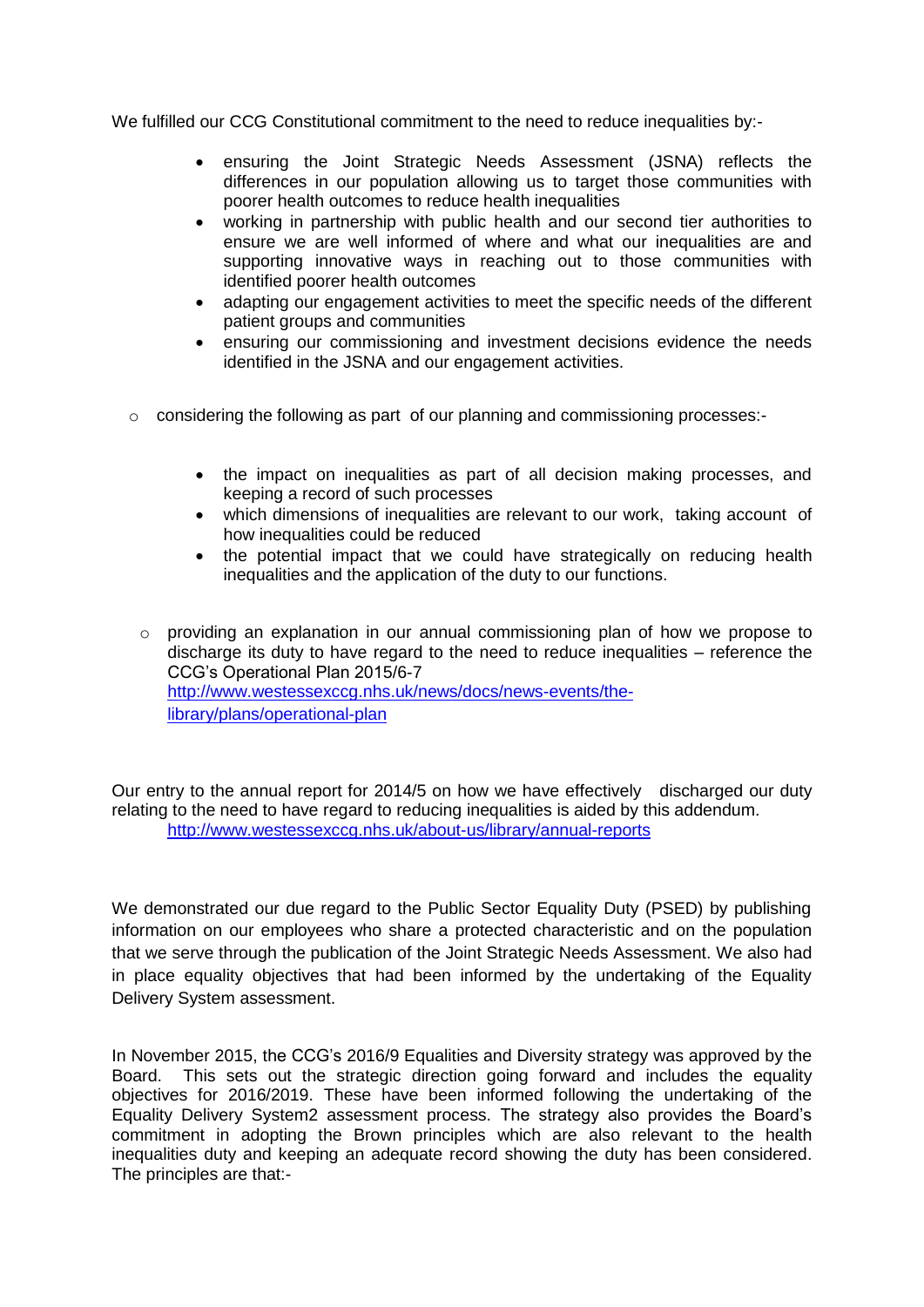- 1. the decision maker must be aware of his / her duty to have 'due regard';
- 2. the 'due regard' must be fulfilled before and at the time a particular decision is considered;
- 3. the duty must be exercised in substance, with rigour and an open mind;
- 4. the duty is non-delegable;
- 5. the duty is a continuing one; and
- 6. it is good practice to keep an accurate record.

[Equality and Diversity Strategy –](http://www.westessexccg.nhs.uk/news/docs/about-us/west-essex-ccg-equality-workforce-information-report/2230-equality-diversity-strategy/file) 2016/19 (Board Approved – Nov 2015)

Throughout 2015 the CCG has made significant progress on its approach to equality and diversity including its role in tackling health inequalities. The Equality Impact Assessment (EIA) process has been revised and is overseen by an Equality and Diversity Group chaired by the Associate Director of Governance and Corporate Services. The Equality Impact Assessment template has been amended to encompass inequalities generally not just the protected characteristics. The Equality and Diversity Group has had several learning & development sessions and is in the process of rolling out the training throughout the organisation. It has developed materials to assist those developing proposals and making decisions to more appropriately assess the health inequalities impact of their decisions.

Proposals for decisions are required to indicate whether equality impact has been assessed and this is advocated at key meetings by the Consultant in Public Health. The terms of reference for key decision making groups make explicit the role to assess the impact on equality & diversity and health inequalities.

The CCG works with other CCGs and Essex County Council on joint commissioning; each of these have EIA processes.

One of The CCG's 7 principles is Provision built around and **responsive to the different needs** of our communities and localities. The CCG has strategic intentions and operational plans for the children's, frailty, learning disabilities and mental health (parity of esteem agenda) agendas. The CCG has continued to invest in the community and voluntary sector (in collaboration with Essex County Council to shared outcomes) which includes initiatives to work with marginalised groups. The CCG works with the 3 local district councils on the shared wellbeing agenda which includes shared intelligence on areas of inequalities.

The Joint Strategic Needs Assessment makes some but not complete reference to inequalities across Essex. In addition to the JSNA there are other products – district profiles, the report on 'Groups at risk of disadvantage in Essex' - which are presented to the CCG which identify inequalities in health and outcomes.

During 2015/6-8 our planned & ongoing work includes:

- training and development for CCG staff in addition to the mandatory training package
- programme boards and E&D group to assess the cumulative impacts of individual EIAs to ensure no systematic discrimination
- examples of positive impacts to be recorded and shared
- request to communications and public engagement team to report on diversity within its engagements
- implementation of the equality objectives